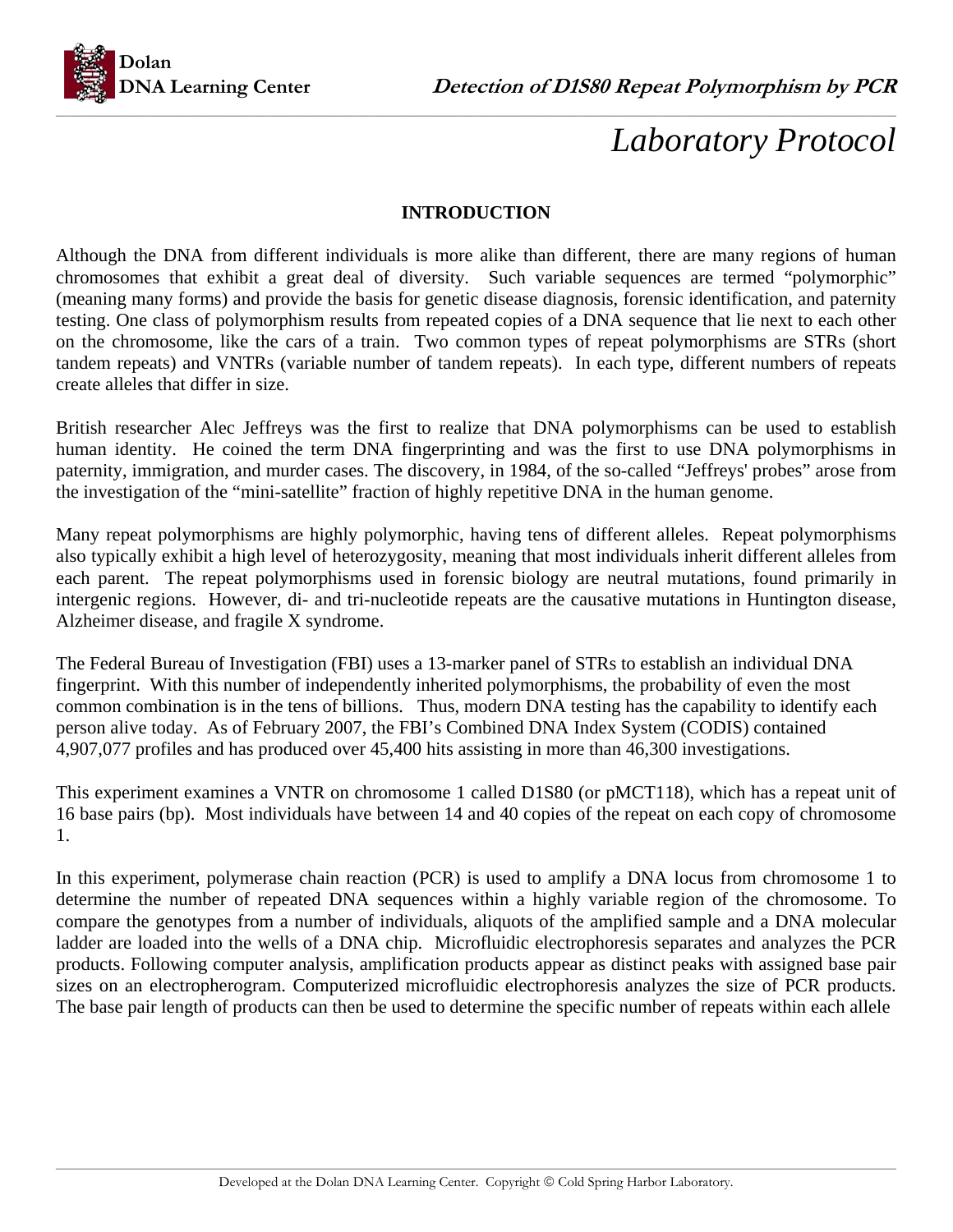

## **PROCEDURE**

#### **I. DNA Isolation by Saline Mouthwash**

- 1. Pour 10 ml of the saline solution (0.9% NaCl) into mouth and vigorously swish for 30 seconds.
- 2. Expel saline solution into a paper cup.
- 3. Swirl to mix cells in the cup and use a micropipet to transfer  $1 \text{ ml } (1000 \text{ µl})$  of the liquid to 1.5 ml tube.
- 4. Place your sample tube, together with other student samples, in a balanced configuration in a microcentrifuge, and spin for 1 minute.
- 5. Carefully pour off supernatant into paper cup or sink. Be careful not to disturb the cell pellet at the bottom of the test tube. A small amount of saline will remain in the tube.
- 6. Resuspend cells in remaining saline by pipetting in and out. (If needed, 30 µl of saline solution may be added to facilitate resupension.)
- 7. Use a micropipet to withdraw 30 µl of cell suspension, and add to tube containing 100 µl of Chelex. Shake well to mix.
- 8. Boil cell sample for 10 minutes. Use boiling water bath, heat block, or program thermal cycler for 10 minutes at 99°C. Then, cool tube briefly on ice (optional).
- 9. After boiling, shake tube. Place in a balanced configuration in a microcentrifuge, and spin for 1 minute.
- 10. Use a micropipet to transfer 30 µl of supernatant (containing the DNA) to clean 1.5 ml tube. Avoid cell debris and Chelex beads. This sample will be used for setting up one or more PCR reactions.

#### **II. DNA Amplification by PCR**

- 1. Use a micropipet with a fresh tip to add 19µl of the D1S80 primer/loading buffer mix to a PCR tube.
- 2. Use a micropipet with a fresh tip to add 1µl of human DNA (from Part I) to reaction tube, and tap to mix. Pool reagents by pulsing in a microcentrifuge or by sharply tapping tube bottom on lab bench.
- 3. Label the cap of your tube with a number, as assigned by your teacher.
- 4. If required by the thermal cycler, add one drop of mineral oil on top of reactants in the PCR tube. Be careful not to touch the dropper tip to the tube or reactants, or subsequent reactions will be contaminated with DNA from your preparation. Note: Thermal cyclers with heated lids do not require use of mineral oil.